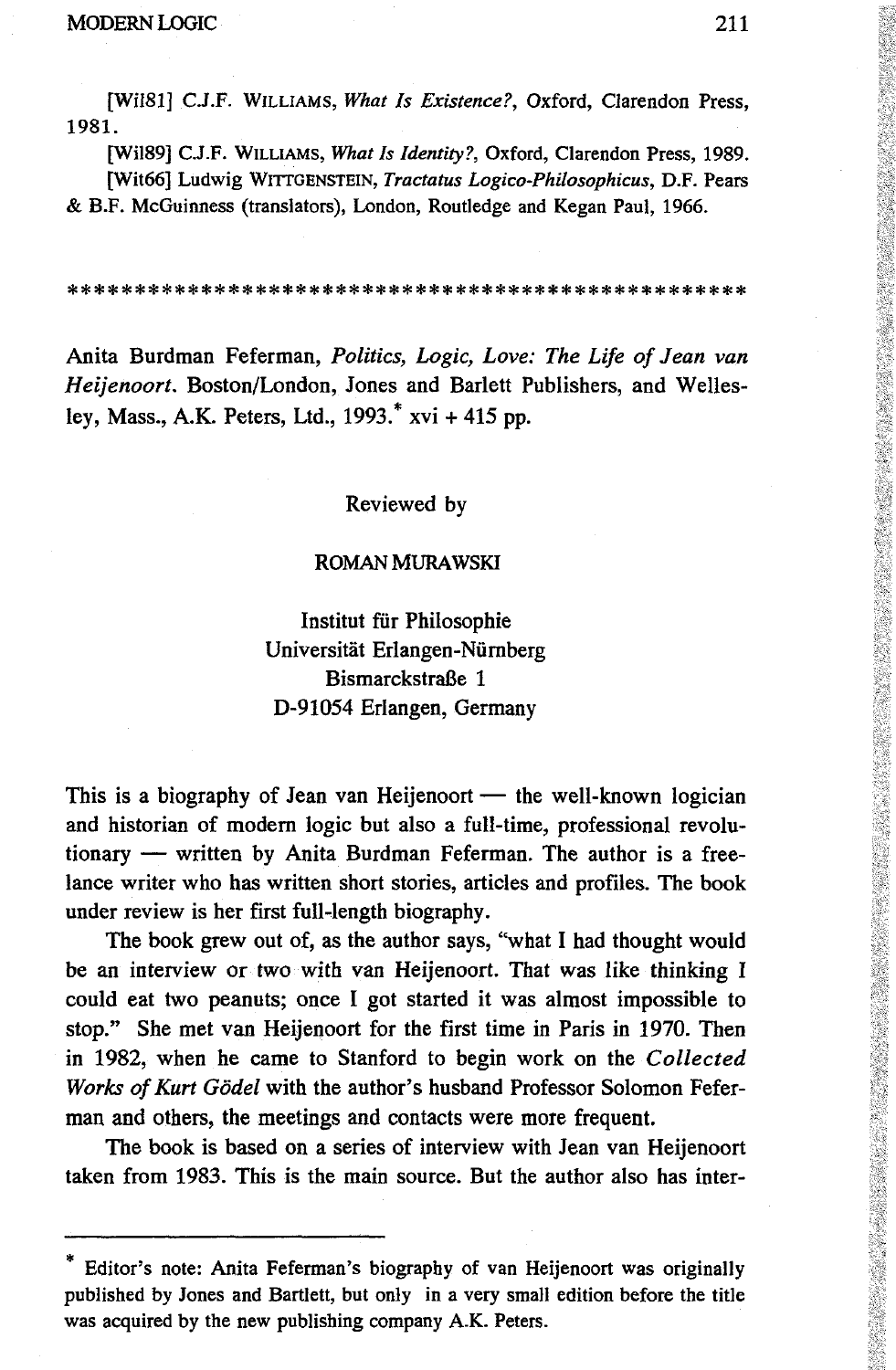viewed many other persons: family, colleagues, friends, collaborators of van Heijenoort — the list of them given in the book is really very long. She also has used many additional sources such as papers, books, archival material, etc.

A result of that immense work is the present biography. It consists of four main parts corresponding to the main periods in van Heijenoort's life; an Appendix written by Solomon Feferman and devoted to van Heijenoort's scholarly work, and sections of sources and notes, a bibliography and a name index.

Part one consisting of three chapters covers the period 1912-1932 and is devoted to the childhood and school years of Jean van Heijenoort until his leave in 1932 to join Leon Trotsky. Jean Louis Maxime van Heijenoort was born on July 23, 1912 in Creil, a small town fifty kilometers north of Paris, a son of Charlotte Hélène Balagny and a Dutch immigrant Théodore Didier van Heijenoort. His childhood was difficult and marked by the war and the death of his father and their consequences. In those years one finds the origins of the feeling Jean van Heijenoort had of not belonging, a feeling which will be present during almost all his life. School and his successes there helped a bit to overcome that feeling. He was really an excellent student and, thanks to his achievements, was granted scholarships which made it possible to enter the *collège* in Clermont de l'Oise and then the Lycée Saint-Louis in Paris. In the latter his contacts with political movements began. He was attracted by the local *Ligue Communiste,* the Trotskyite organization (it is worth noting that the author uses the term "Trotskyite" rather than "Trotskyist" in which she follows Jean van Heijenoort's lead. Although some consider the '-ite' suffix pejorative in this connection, neither the author nor van Heijenoort did so). The attraction was so strong that he abandoned the possibility of being granted a *bourse* for the *l'École Normale* and without reflecting or hesitating, made a leap into unknown territory — and went to Turkey, to become Trotsky's secretary and body-guard.

In this way the second important period in van Heijenoort's life began. During the seven years  $(1932 - 1939)$  his life was strongly connected with (and subordinated to) the life of "the Old Man" as Trotsky used to be called. Those years are described in six chapters of the second part of the book. We can follow here the political activity of Trotsky and the group around him in Turkey, France, Norway and in Mexico (where they tried to find a safe place living in exile and wandering the globe) as well as the personal life and fate of Jean van Heijenoort (which was, in fact, totally subordinated to the political movement — in difficult moments of conflict the latter always had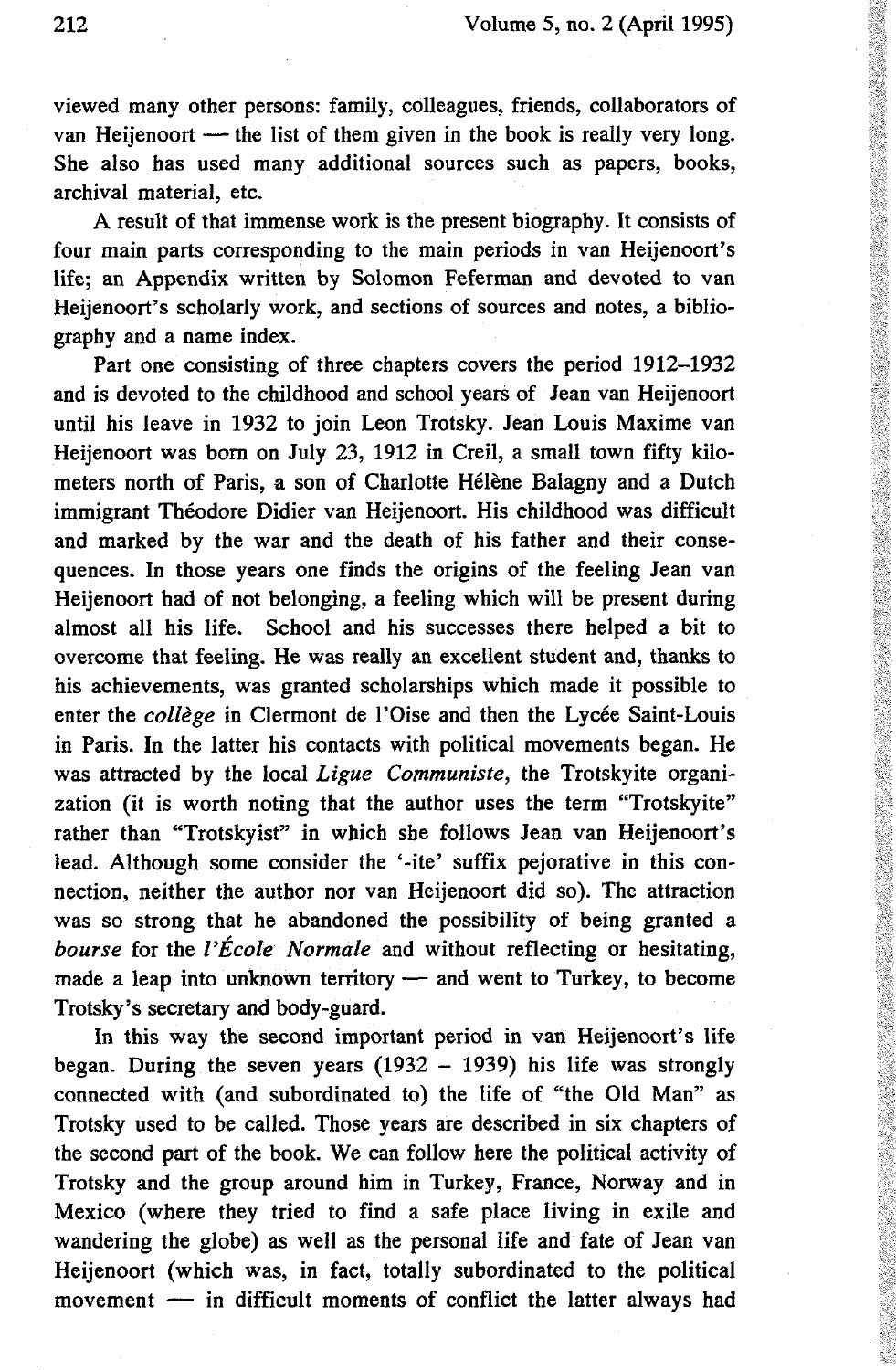## MODERN LOGIC 213

priority). He was convinced that he was on the proper side actively doing something good for the people. During those seven years he had "lived, breathed, and taken sustenance with his leader, following his every thought and making allowances for every misstep" (p. 185).

In November 1939 Jean van Heijenoort "divorced" himself from Trotsky, not ideologically or politically, but physically and geographically and went to New York. So began the next period in his life. It is described in the third and fourth parts of the book. Still active at the beginning in the political movement (as the secretary of the Fourth International), he returned to science. He began to study mathematics at New York University and in the course of his studies he was accepted as a doctoral student by Professor James Stoker. At the end of four years he wrote a thesis *On Locally Convex Surfaces* and in 1949 was awarded the Ph.D. degree. He became a professor at New York University where he stayed until 1965 (with the exception of 1962-64 when he was a visiting professor of philosophy at Columbia University). In this year he was appointed as a professor of philosophy at Brandeis University in Waltham, Massachusetts. His interests in logic begin in the late 50s under the influence of Georg Kreisel (van Heijenoort will cite him later as "the man who influenced him most ... after Trotsky," p. 262) and of the 1957 Summer Institute of the Association for Symbolic Logic held at Cornell University, in Ithaca, New York. He was active mainly as a historian of modern logic and is best known for his book, *From Frege to Godei: A Source Book in Mathematical Logic, 1879-1931* published by Harvard University Press in 1967 as part of its History of Science Series. This book, a result of seven years of labor, became a standard work.

Though still active in the political movement at the very beginning of his days in the United States, Jean van Heijenoort rejected Marxism after the Second World War. The most significant factor in his decision was the postwar revelation of what had occurred in the Soviet detention camps. He came to the conclusion that "it was not Stalin alone but the Marxist system as a whole that had created the potential for the tragedy" (p. 215). But he came again into contact with the Trotskyite movement in the mid 1950s when he agreed to help with the acquisition of documents for the Trotsky Archive at the Harvard University Library.

Politics and logic were not the only "topics" of Jean van Heijenoort's life. There was also a third element already mentioned in the title of the book, namely love and his affairs with women. As he put it: "For me, falling in love is easy. It's leaving that's hard"' (p. 185). It was true with respect to Trotsky as well as with his emotional entanglements with women. Though rather shy, he was married four or five times ("depending on how you count" as he said  $-$  p. xiii) and his personal